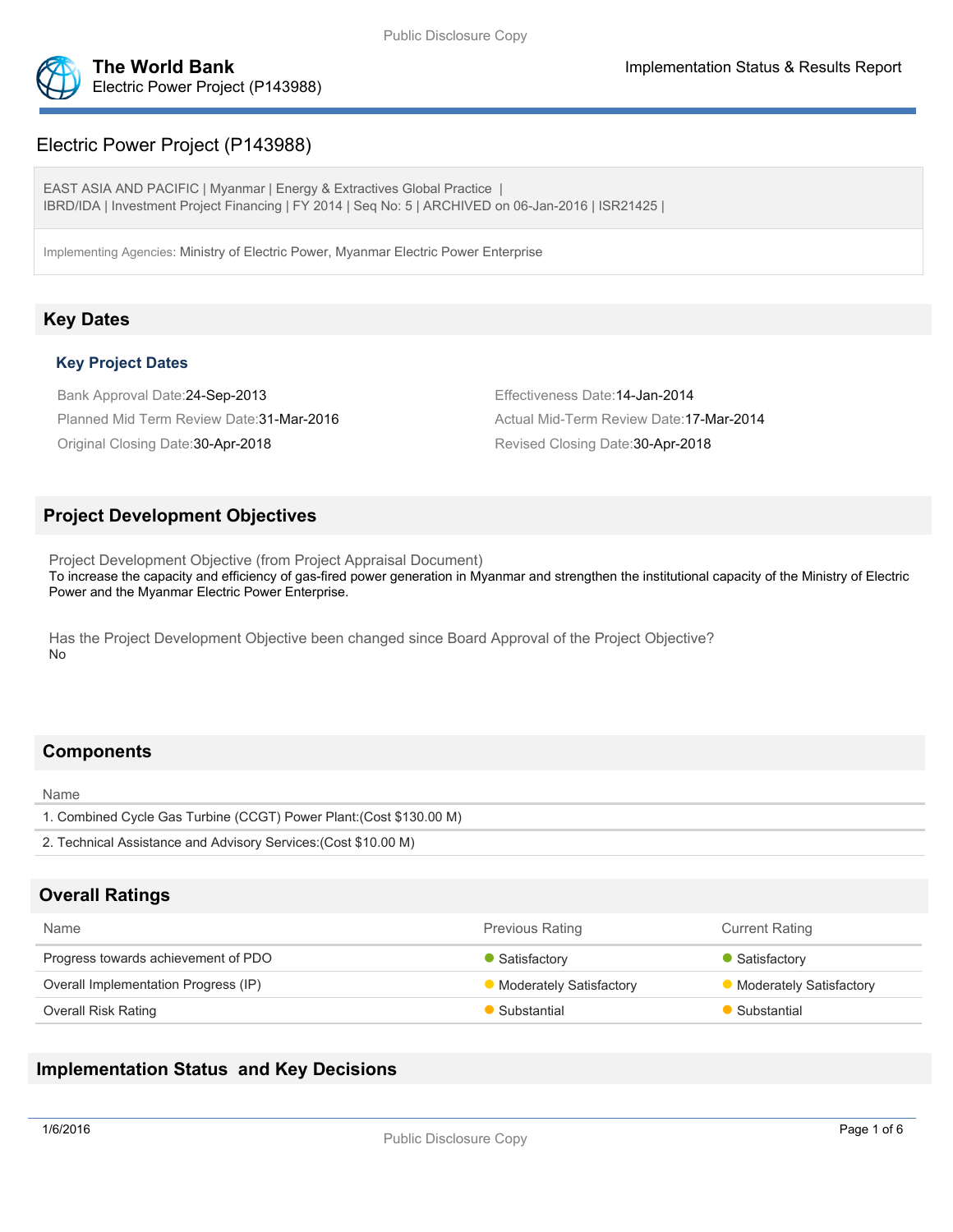

The Project implementation made significant progress regarding procurement of the Thaton Combined Cycle Gas Turbine (CCGT) power plant and key technical assistance (TA) activities. Specifically, MEPE awarded the Thaton CCGT contract to CEEC and completed contract negotiations in November 2015. Also, the second draft Financial Viability Action Plan has been prepared by MEPE and its consultants in December 2015. However, the overall implementation progress remains moderately satisfactory due to accumulated delays of about six to nine months and risks of further delays unless the Thaton contract is signed by January 2016. Also, implementation of several TA activities will require close attention from MOEP and MEPE management, particularly the selection of "Owner's Engineer" for the Thaton CCGT power plant and selection of consulting firm for the technical assistance in implementing the Thaton Environmental and Social Management Plan.

#### **Risks**

#### **Systematic Operations Risk-rating Tool**

| <b>Risk Category</b>                   | Rating at Approval | <b>Previous Rating</b> | <b>Current Rating</b> |
|----------------------------------------|--------------------|------------------------|-----------------------|
| <b>Political and Governance</b>        | --                 | Moderate               | Moderate              |
| Macroeconomic                          | $- -$              | $\bullet$ Low          | $\bullet$ Low         |
| Sector Strategies and Policies         | $- -$              | Substantial            | Substantial           |
| Technical Design of Project or Program | --                 | Moderate               | Moderate              |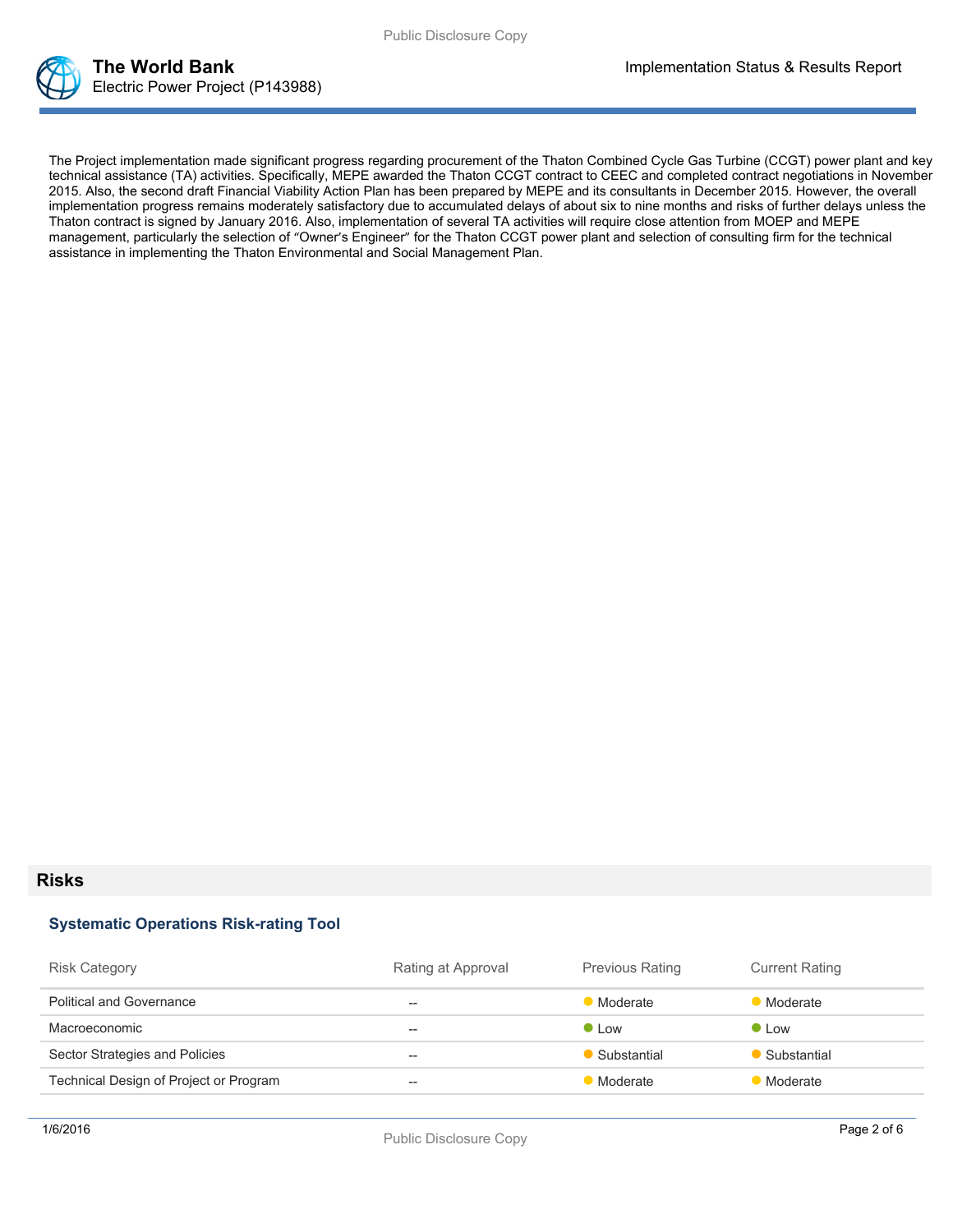

Electric Power Project (P143988)

| Institutional Capacity for Implementation and<br>Sustainability | $- -$ | Substantial   | Substantial           |
|-----------------------------------------------------------------|-------|---------------|-----------------------|
| Fiduciary                                                       | $- -$ | • Substantial | Substantial           |
| <b>Environment and Social</b>                                   | $- -$ | • Substantial | $\bullet$ Substantial |
| <b>Stakeholders</b>                                             | $- -$ | • Moderate    | Moderate              |
| Other                                                           | $- -$ | $-$           | --                    |
| Overall                                                         | $- -$ | Substantial   | Substantial           |
|                                                                 |       |               |                       |

## **Results**

## **Project Development Objective Indicators**

### Generation Capacity of Conventional Generation constructed under the project (Megawatt, Core)

|       | <b>Baseline</b> | Actual (Previous) | Actual (Current) | End Target  |
|-------|-----------------|-------------------|------------------|-------------|
| Value | 0.00            | 0.00              | 0.00             | 106.00      |
| Date  | 01-Nov-2013     | 01-Jun-2015       | 22-Oct-2015      | 31-Oct-2017 |

#### Increase in electricity generation (Gigawatt-hour (GWh), Custom)

|       | <b>Baseline</b> | Actual (Previous) | Actual (Current) | End Target  |
|-------|-----------------|-------------------|------------------|-------------|
| Value | 260.00          | 260.00            | 260.00           | 770.00      |
| Date  | 01-Nov-2013     | 01-Jun-2015       | 22-Oct-2015      | 31-Oct-2017 |

### Increase of thermal efficiency of energy conversion (Percentage, Custom)

|       | <b>Baseline</b> | Actual (Previous) | Actual (Current) | End Target  |
|-------|-----------------|-------------------|------------------|-------------|
| Value | 20.00           | 20.00             | 20.00            | 48.00       |
| Date  | 01-Nov-2013     | 01-Jun-2015       | 22-Oct-2015      | 31-Oct-2017 |

## MOEP/MEPE staff involved in training and capacity building activities (Number, Custom)

|          | <b>Baseline</b> | Actual (Previous)                                             | Actual (Current) | End Target  |
|----------|-----------------|---------------------------------------------------------------|------------------|-------------|
|          |                 |                                                               |                  |             |
| 1/6/2016 |                 | $\mathbb{R}$ . If $\mathbb{R}^n$ is the set of $\mathbb{R}^n$ |                  | Page 3 of 6 |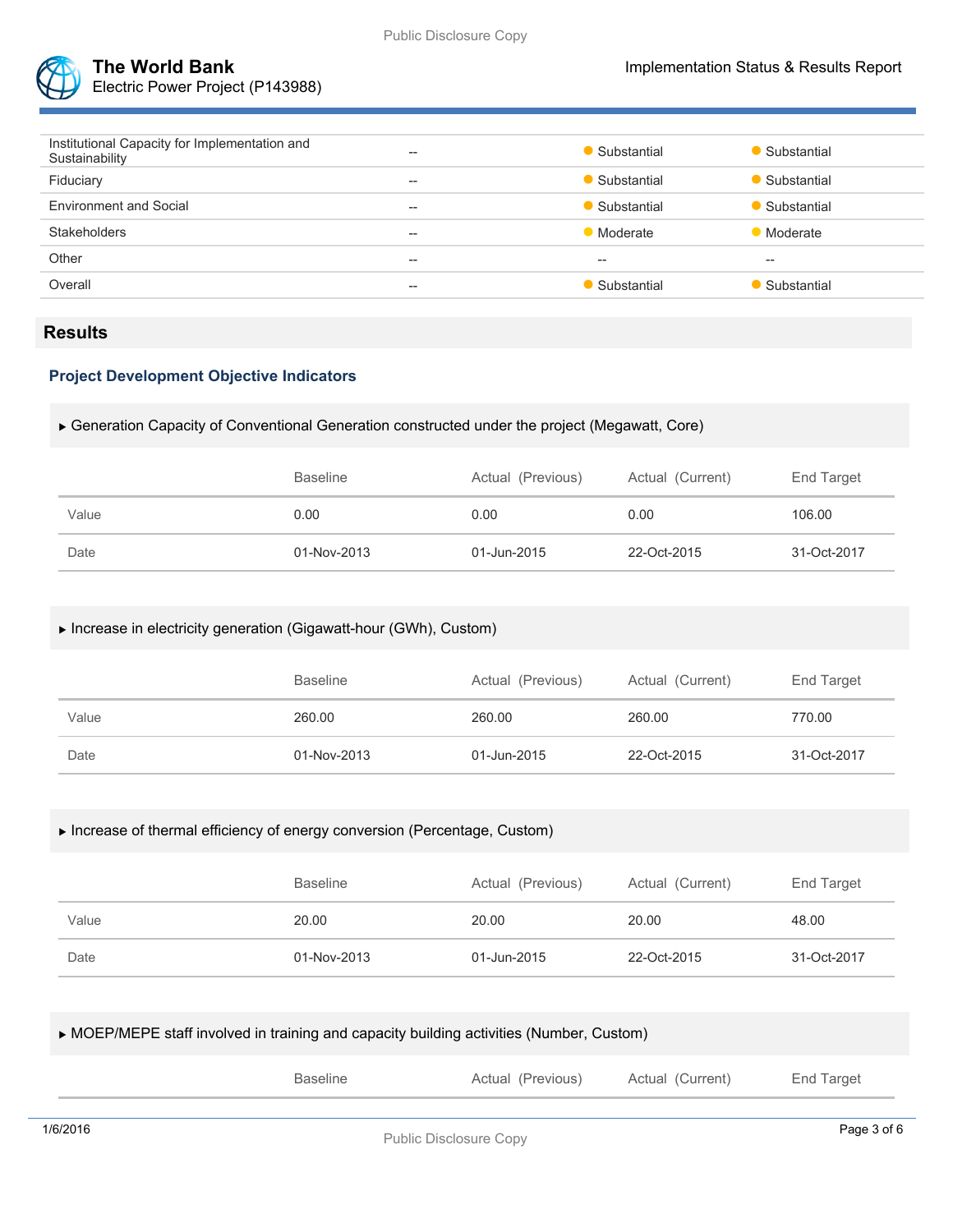

| Value | 0.00        | 10.00       | 37.00       | 100.00      |
|-------|-------------|-------------|-------------|-------------|
| Date  | 01-Nov-2013 | 01-Jun-2015 | 04-Nov-2015 | 31-Oct-2017 |

#### **Comments**

Under the TA on financial viability, a training on financial analysis and modeling was held in November 2015 with 27 participants from MOEP and electricity enterprises. As part of the TA on gas economic costing, a training on options for Liquefied Natural Gas was held in October 2015 with more than 30 participants from the government.

## National Electrification Plan (Text, Custom)

|       | <b>Baseline</b> | Actual (Previous)                                                                                                                                                                                                    | Actual (Current)                                                                                                                                                                                                                                                         | <b>End Target</b>           |
|-------|-----------------|----------------------------------------------------------------------------------------------------------------------------------------------------------------------------------------------------------------------|--------------------------------------------------------------------------------------------------------------------------------------------------------------------------------------------------------------------------------------------------------------------------|-----------------------------|
| Value | No plan         | The Government is<br>preparing to<br>operationalize the<br><b>National Electrification</b><br>Plan, including through<br>the World Bank-<br>supported National<br><b>Electrification Project</b><br>under appraisal. | The Government is<br>preparing to<br>operationalize the<br><b>National Electrification</b><br>Plan, including through<br>the World Bank-<br>supported National<br><b>Electrification Project,</b><br>the financing agreement<br>for which was signed in<br>October 2015. | NEP under<br>implementation |
| Date  | 01-Nov-2013     | 01-Jun-2015                                                                                                                                                                                                          | 22-Oct-2015                                                                                                                                                                                                                                                              | 31-Oct-2017                 |

#### Overall Comments

## **Intermediate Results Indicators**

#### Construction Progress (Percentage, Custom)

|       | <b>Baseline</b> | Actual (Previous) | Actual (Current) | End Target  |
|-------|-----------------|-------------------|------------------|-------------|
| Value | 0.00            | 0.00              | 0.00             | 100.00      |
| Date  | 01-Nov-2013     | 01-Jun-2015       | 22-Oct-2015      | 31-Oct-2017 |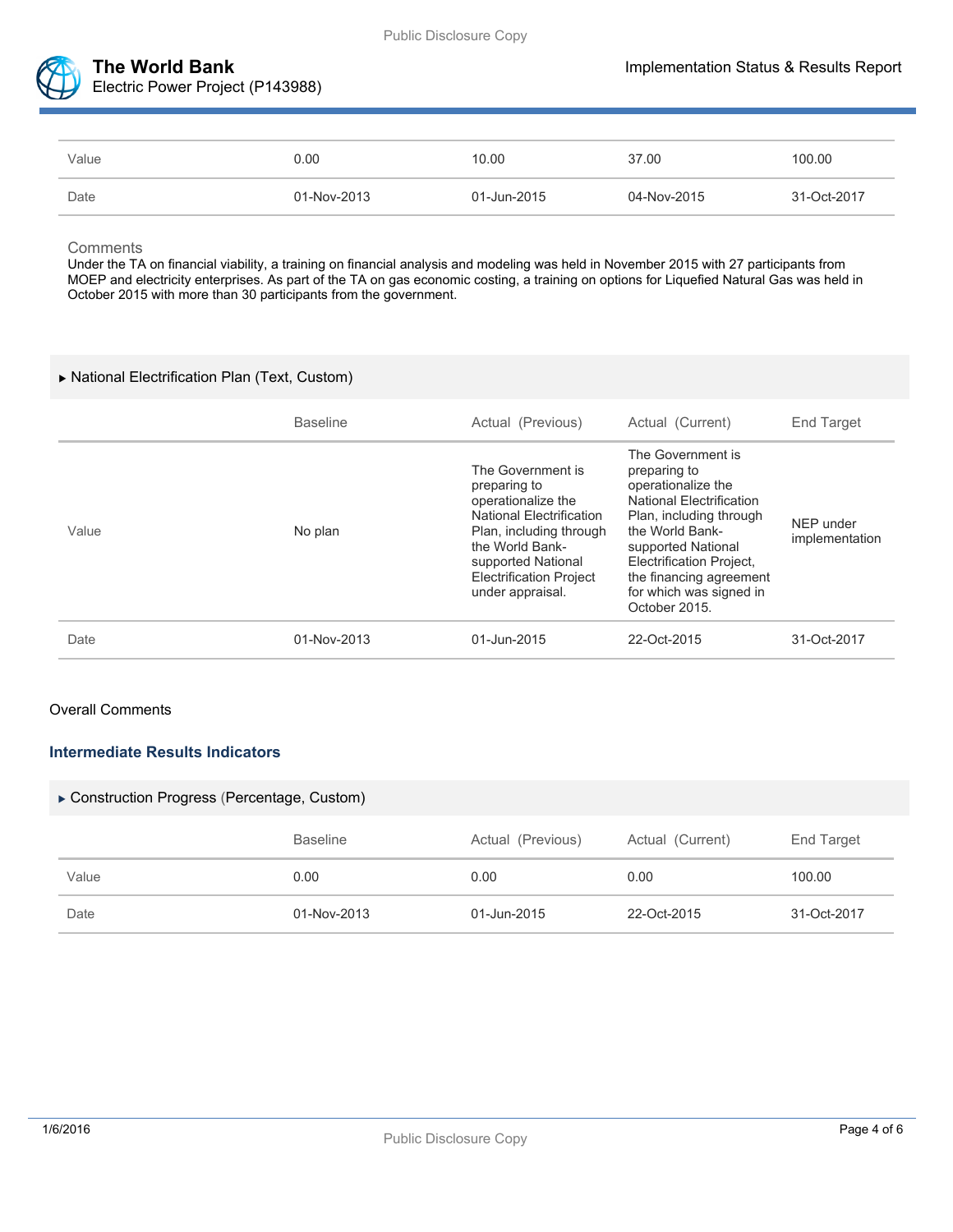

| ► Actual cost vs cost estimates (overruns if >100%) (Percentage, Custom) |                 |                   |                  |             |  |
|--------------------------------------------------------------------------|-----------------|-------------------|------------------|-------------|--|
|                                                                          | <b>Baseline</b> | Actual (Previous) | Actual (Current) | End Target  |  |
| Value                                                                    | 0.00            | 0.00              | 0.00             | 100.00      |  |
| Date                                                                     | 01-Nov-2013     | 01-Jun-2015       | 22-Oct-2015      | 31-Oct-2017 |  |

## Reduction of CO2 emissions per output generated (gCO2eq/kWh) (Number, Custom)

|       | <b>Baseline</b> | Actual (Previous) | Actual (Current) | End Target  |
|-------|-----------------|-------------------|------------------|-------------|
| Value | 0.00            | 0.00              | 0.00             | 400.00      |
| Date  | 01-Nov-2013     | 01-Jun-2015       | 22-Oct-2015      | 31-Oct-2017 |

#### Overall Comments

# **Data on Financial Performance**

#### **Disbursements (by loan)**

| Project                    | Loan/Credit/TF | Status           | Currency      | Original    | Revised      | Cancelled                 | <b>Disbursed</b> | Undisbursed        | Disbursed         |  |
|----------------------------|----------------|------------------|---------------|-------------|--------------|---------------------------|------------------|--------------------|-------------------|--|
| P143988                    | IDA-53060      | Effective        | <b>XDR</b>    | 92.60       | 92.60        | 0.00                      | 0.29             | 92.31              | 0%                |  |
| <b>Key Dates (by loan)</b> |                |                  |               |             |              |                           |                  |                    |                   |  |
| Project                    | Loan/Credit/TF | <b>Status</b>    | Approval Date |             | Signing Date | <b>Effectiveness Date</b> |                  | Orig. Closing Date | Rev. Closing Date |  |
| P143988                    | IDA-53060      | <b>Effective</b> | 24-Sep-2013   | 12-Oct-2013 |              | 14-Jan-2014               |                  | 30-Apr-2018        | 30-Apr-2018       |  |

### **Cumulative Disbursements**